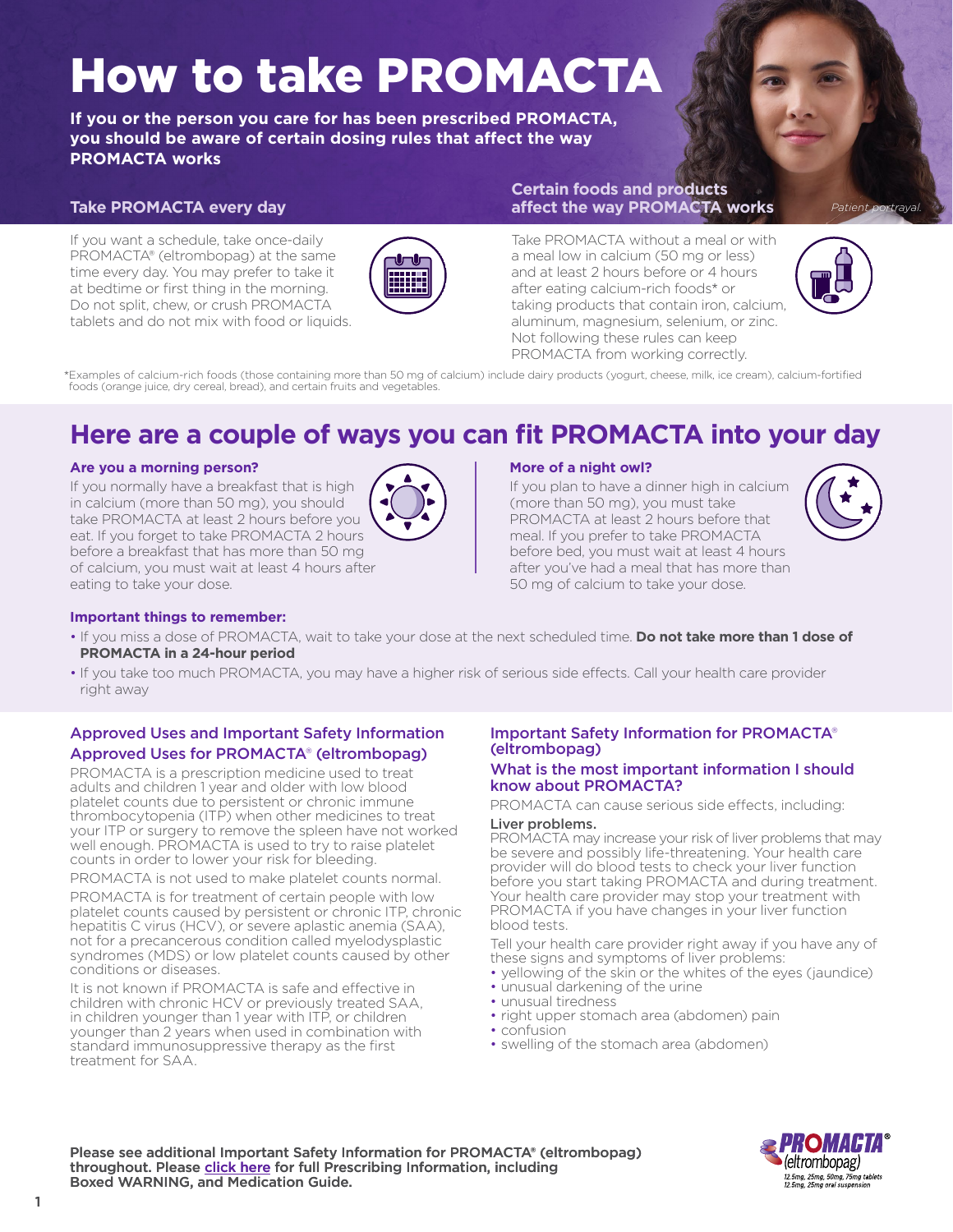## Learning to fit PROMACTA into your day

**Consuming certain foods or products too close to taking PROMACTA can keep the medication from working correctly. Some examples include:**



\*Just 1 slice of American cheese has 150 mg of calcium.



## **Check the FoodData Central website for a comprehensive list of foods and supplements!**

Find nutritional values for your specific foods and supplements on the FoodData Central website. Visit **[https://fdc.nal.usda.gov](https://fdc.nal.usda.gov/)**.

## What are the possible side effects of PROMACTA? Important Safety Information for PROMACTA® (eltrombopag) (continued)

PROMACTA may cause serious side effects, including:

- Worsening of a precancerous blood condition to a blood cancer called acute myelogenous leukemia (AML). PROMACTA is not for treatment of people with a precancerous condition called myelodysplastic syndromes (MDS). If you have MDS and receive PROMACTA, your MDS condition may worsen and become AML. If MDS worsens to become AML, you may die sooner from AML
- High platelet counts and higher risk for blood clots. Your risk of getting a blood clot is increased if your platelet count is too high during treatment with PROMACTA. Your risk of getting a blood clot may also be increased during treatment with PROMACTA if you have normal or low platelet counts. You may have severe problems or die from some forms of blood clots, such as clots that travel to the lungs or that cause heart attacks or strokes. Your health care provider will check your blood platelet counts and change your dose or stop PROMACTA if your platelet counts get too high. Tell your health care provider right away if you have signs and symptoms of a blood clot in the leg such as swelling, pain, or tenderness.

 People with chronic liver disease may be at risk for a type of blood clot in the stomach area. Tell your health care provider right away if you have stomach area pain that may be a symptom of this type of blood clot

• New or worsened cataracts (a clouding of the lens in the eye). New or worsened cataracts have happened in people taking PROMACTA. Your health care provider will check your eyes before and during your treatment with PROMACTA. Tell your health care provider about any changes in your eyesight while taking PROMACTA

## What should I tell my health care provider before taking PROMACTA?

## Before you take PROMACTA, tell your health care provider about all of your medical conditions, including if you:

- have liver problems
- have a precancerous condition called MDS or a blood cancer
- have or have had a blood clot
- have a history of cataracts
- have had surgery to remove your spleen (splenectomy)
- have bleeding problems
- are of Asian ancestry (such as Chinese, Japanese, Taiwanese, or Korean). You may need a lower dose of PROMACTA

чкомини (eltrombopag) 12.5mg, 25mg, 50mg, 75mg tablets<br>12.5mg, 25mg oral suspension

Please see additional Important Safety Information for PROMACTA throughout. Please [click here](https://www.novartis.us/sites/www.novartis.us/files/promacta.pdf) for full Prescribing Information, including Boxed WARNING, and Medication Guide.